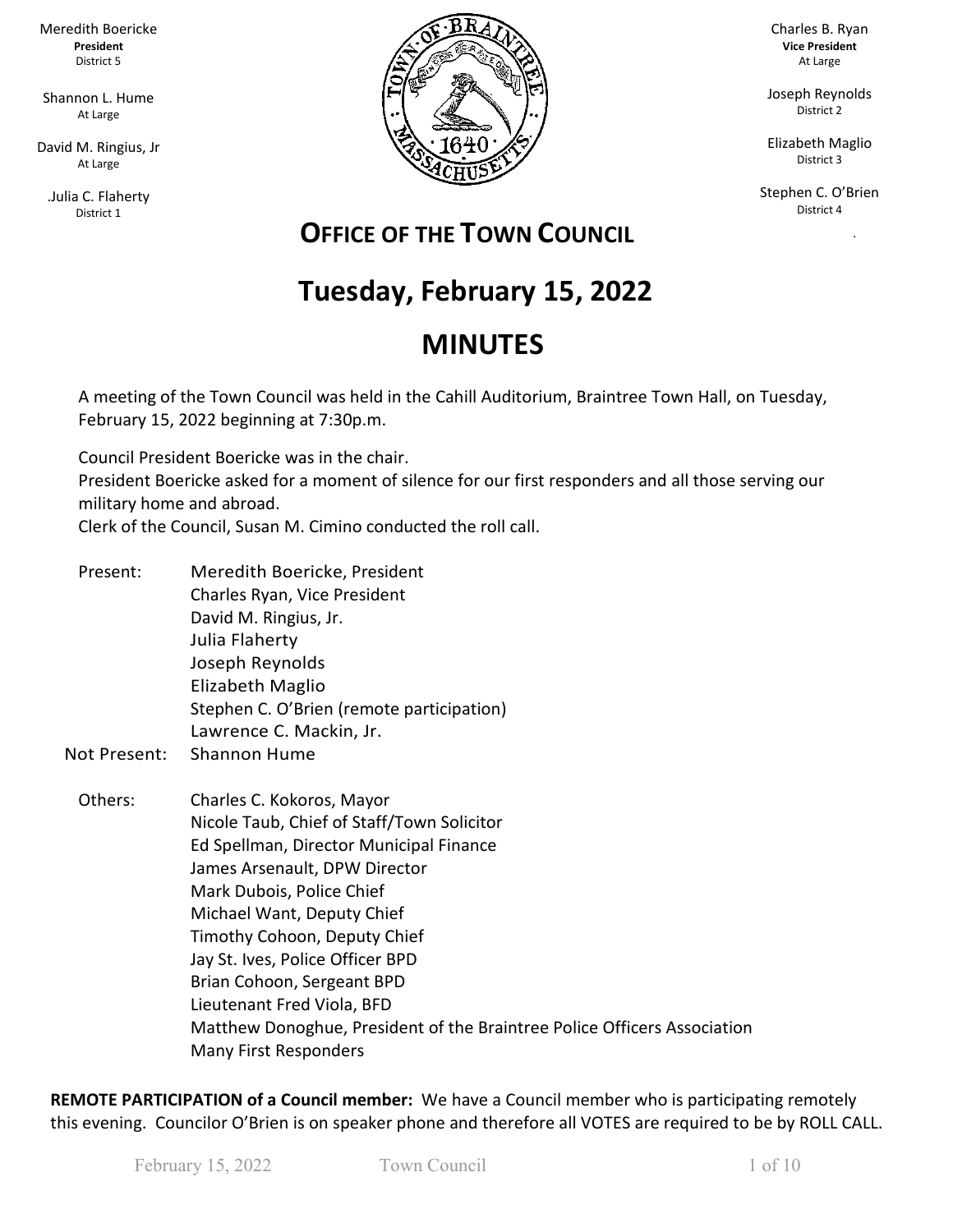#### **ANNOUNCEMENTS**

#### • **008 22 Council President: 2022 Town Council Meeting Calendar (R3 - revised)**

President Boericke stated 2 revisions have been made to the 2022 Town Council Meeting Calendar. This has been posted on the Town Council webpage.

#### • **014 22 Council President: Electronic Waste Day, April 9, 2022 - 74 Pond Street**

President Boericke stated Jeff Kunz, Director of Trash & Recycling sent over this flyer. Copies are available in the Town Council office and it can be found on the Town Council webpage under News & Announcements.

#### • **009 22 Council President: Sun Will Rise Foundation – Fill-a-Backpack**

The Sun Will Rise Foundation's Backpack drive for the homeless is going on through Friday, February 18th. Items can be dropped off at Houston Insurance & Real estate at 541 Washington Street (or text 781-789- 4604). Please see more information on the flyer posted to the Town Council webpage under News/Announcements.

President Boericke thanked Director Arsenault and the DPW Team for keeping our streets clear and safe for our residents during these past snow storms.

#### **APPROVAL OF MINUTES**

#### • **January 3, 2022**

- **Motion:** by Councilor Ryan to Approve Minutes of January 3, 2022
- **Second:** by Councilor Ringius
	- **Vote:** For (8 Boericke, Flaherty, Mackin, Maglio, O'Brien, Reynolds, Ringius, Ryan), Against (0), Absent (1 - Hume), Abstain (0)

#### **COMMUNICATIONS**

#### • **011 22 Council President: Police Officer St. Ives - Family Services Unit/Community Outreach**

President Boericke stated this is to highlight the compassionate and important work the Family Services Unit does with outreach to the homeless population in town, our partnership with Father Bill's, and resources for Braintree residents.

In attendance presenting is Police Officer Jay St. Ives and Sergeant Brian Cohoon.

#### **Braintree Police Family Services Unit Summary:**

Works under the direct supervision of Detective Lieutenant and falls under the general direction of the Deputy Chief of Operations. The Family Services Sergeant is responsible for the immediate supervision and control of all personnel under his/her command, as well as for the efficient and effective operation of the Family Services Unit.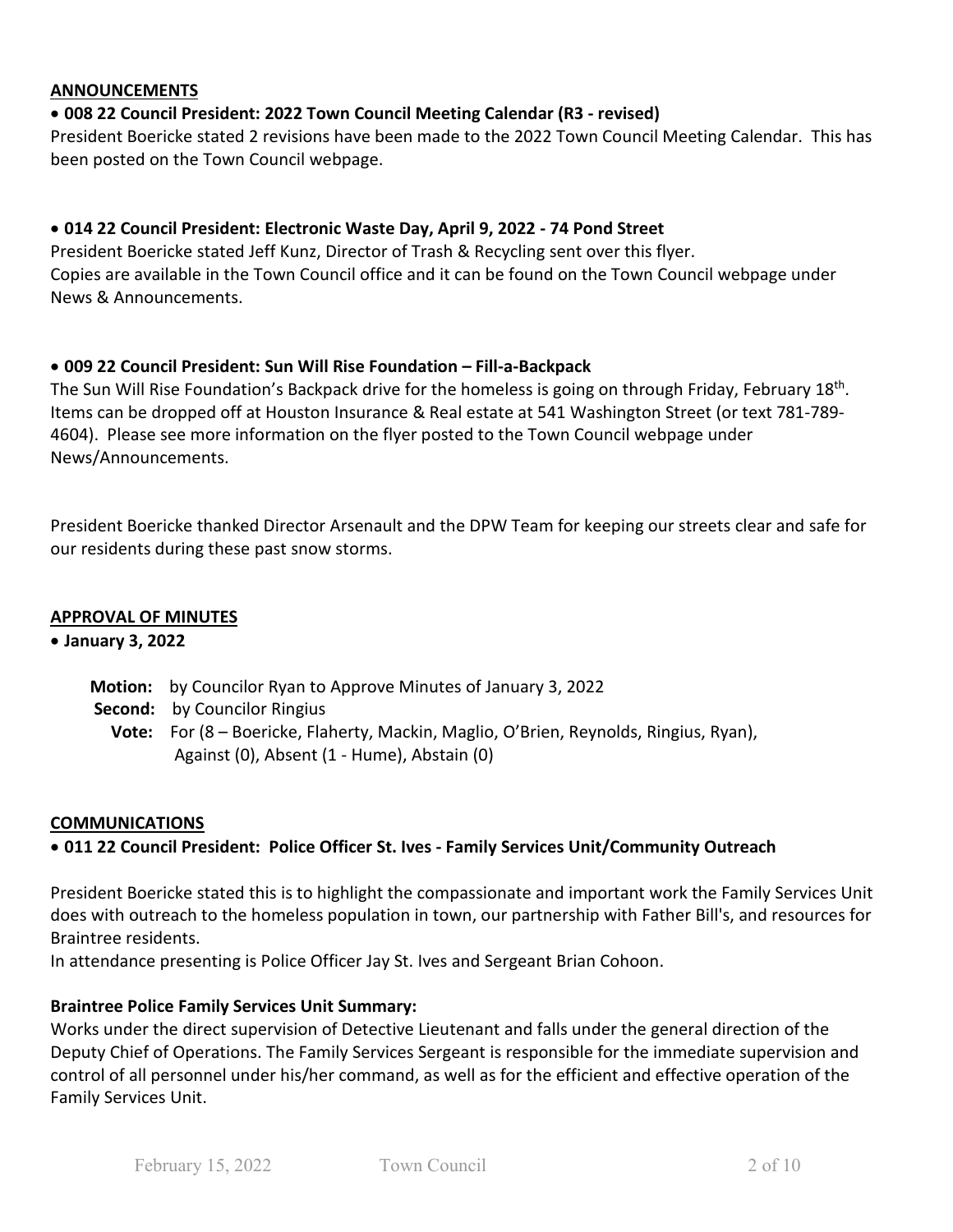The Family Services Unit of Braintree Police Department is charged with investigating crimes perpetrated against vulnerable populations within our community.

Members consist of a unique blend of sworn police and civilian personnel who are dedicated to serving fragile victim populations such a children, the elderly, those with drug and alcohol issues, the mentally ill, and those involved in domestic violence situations.

## **Duties and Responsibilities:**

- 1. The Sergeant assigned as the commander of Family Services shall be responsible for the following functions, duties and responsibilities.
- 2. Supervise the following positions of the Unit which may change from time to time; School Resource Officer(s), Community Service Officer(s), Jail Diversion Program Clinician, CIT-TTAC Coordinator, CIT-TTAC Administrative Assistant, Domestic Violence Advocate.
- 3. Ensure the efficient and effective completion of all tasks assigned to the Unit.
- 4. Develop good morale, a team spirit and encourage positive attitudes toward the Unit and its goals, performance of duties and the public.
- 5. Responsible for the operation of the Unit; being accountable for the full and complete investigation of all crimes that are assigned to the unit or that comes to the unit's attention by citizen notification
- 6. Assign, or cause to be assigned, investigations to individual unit members for follow-up; prioritize these assignments; and review the activities of the unit members and time spent on these investigations.
- 7. Ensure that unit employees effectively perform their duties.
- 8. Ensure that all reports of all investigations conducted by the unit are complete, accurate, and timely.
- 9. Determines which police incidents require follow-up by policy or would benefit from follow-up investigation by the unit, in addition to any assigned by higher authority, including
	- A. **Elderly**  crimes and abuse against elderly. Liaison with social service providers and caretakers to educate, assist and facilitate appropriate resources
	- B. **Domestic Violence**  review/ follow up/ investigate families/ individuals/ victims or those affected by domestic violence. Provide follow through assistance to those involved with social services and prosecutors.
	- C. **Sexual Assault Investigations**  Family Services unit shall provide specially trained sexual assault investigators to assist in sexual assault investigations and follow ups as defined in Mass General laws.
	- D. **Special Victims**  Those individuals with disabilities or special needs such as mental illnesses, children and others.
- 10. Maintain or cause to be maintained all records concerning investigations, on going or completed, intelligence information and other pertinent records the maintenance of which may be required by department policy or law.

It was stated it is very important these days to de-escalate situations.

All Council members thanked the entire Braintree Police Department and First Responders for their service and for keeping the residents safe.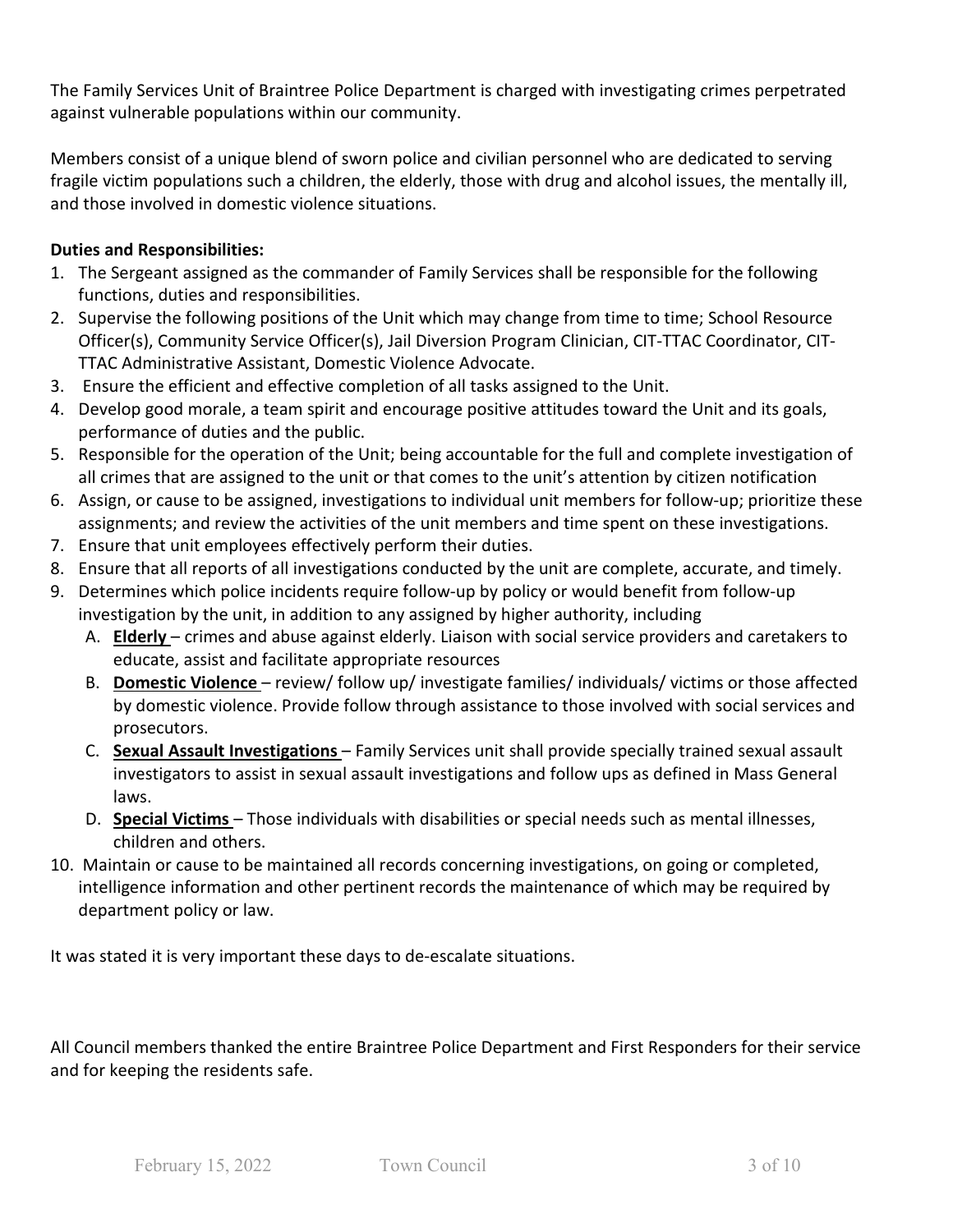## • **012 22 Council President: Firefighter Lieutenant Viola – 2021 Overdoses in Braintree**

Lieutenant Viola gave the following presentation on 2021 Overdoses:

- This data highlights calls that began as "overdose" calls
- 2021 calls were drastically increased, additional challenges with homeless population issues largely due to the MBTA garage project
- Area maps are not concentrated to specific areas of town.
- Police, Fire and Brewster Ambulance continue to save lives with Naloxone

2021 Total Naloxone Deployment

- 106 calls for overdoses; 78 FR Naloxone deployments, down from 89 in 2020
- Average of 1.5/week
- No specific areas of frequent response
- Unknown home deployments
- 6 deaths associated with overdose/drug use

#### Overdose Responses 1/1/21 - 1/1/22

- 106 responses to "overdose" calls continues to demonstrate the importance of first responder naloxone availability
- COVID has compounded substance use; these extents are still undetermined for various reasons.
- In 2022 as we emerge from the pandemic, we will need to be more focused on prevention efforts and community interaction.

Equipment Purchases

- 2021 earmark funding was instrumental in equipment upgrades for the fire department response
	- First-in bags
	- Epi-pens
	- Dahlgren sprayer/ proper PPE for fentanyl response.
	- CPR manikins
	- Rehabilitation tent for prolonged incidents and community training events.

#### Additional Thoughts

- Partnership role
- Need for more services throughout the state for substance use, homelessness, and mental health services.
- Community interaction CPR Naloxone training etc..
- Mental health and wellness everyone is effected, pandemic etc..
- Taking care of ourselves!

All Council members thanked the entire Braintree Fire Department and First Responders for their service and for keeping the residents safe.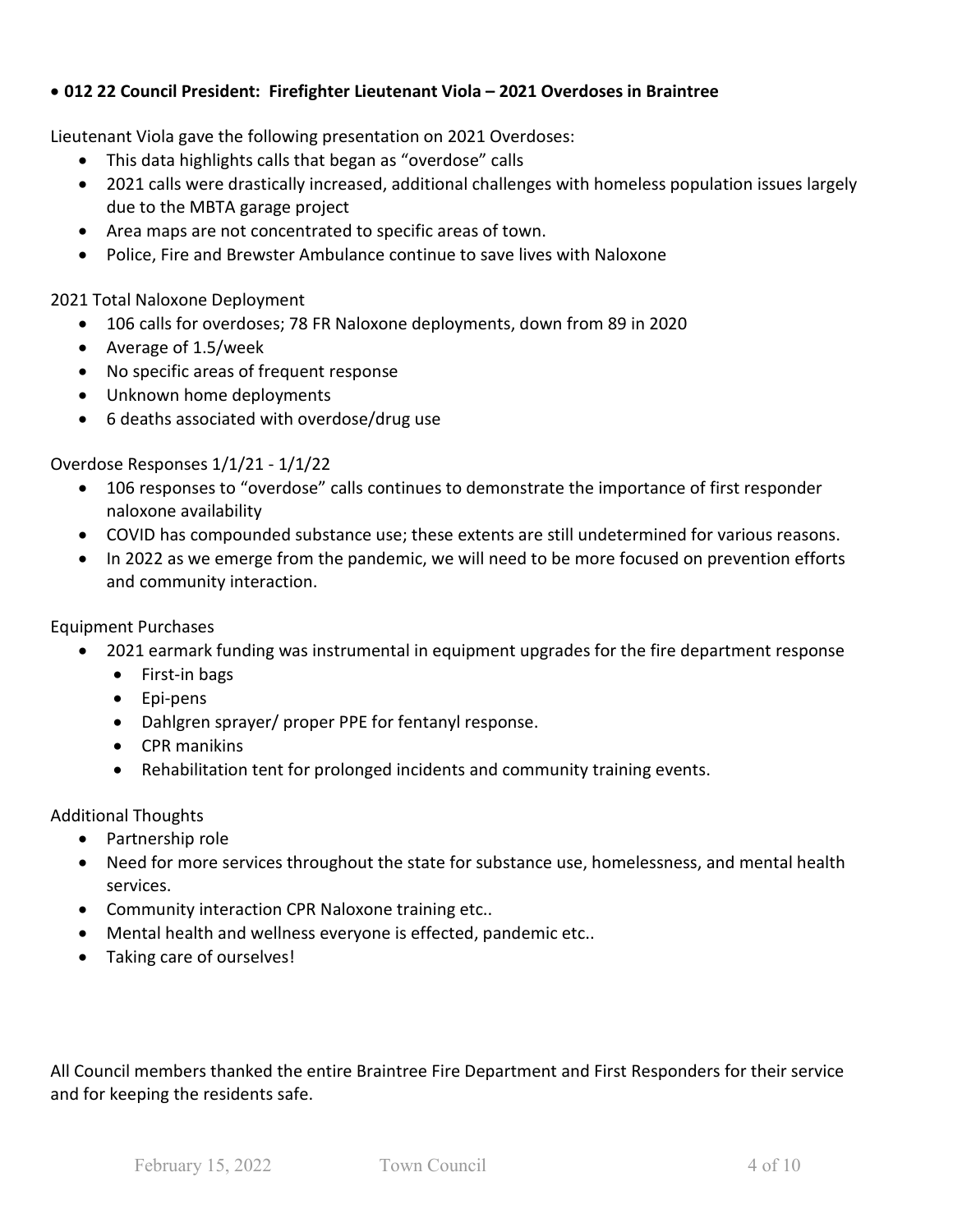## • **013 22 Council President: Massachusetts Office of Business Development Presentation**

MA Office of Business Development, Regional Director – Greater Boston, Margaret Laforest & Sue Whitaker

- **Code Named Projects** Businesses considering MA to expand or relocate Incentive Proposals
- **Economic Development Incentive Program (EDIP)** companies may receive state and local tax incentives in exchange for full-time job creation, retention, and private investment commitments.
- **Grants: Regional Economic Development Organizations**–Awardees facilitate regional projects that grow businesses and the MA economy by attracting new employers and assisting existing businesses (Annual RFP). **Regional Pilot Project** – up to \$250,000 for municipalities and organizations to work together to create solutions for recovery for their specific economies.

#### **Economic Development Incentive Program (EDIP)**

- Designed to foster job creation and stimulate business growth
- Companies receive local property tax incentives and/or state tax credits in exchange for job creation, job retention and private investment commitments

#### **Local Incentives – Tax Increment Financing (TIF)**

Tax Increment Financing (TIF) is a negotiated Agreement between business and host municipality. The percentage exemption applies to the incremental increase of accessed value of the parcel and the agreement may include exemptions on personal property tax. Per M.G.L. 40 § 59:

- TIFs have a 5-year minimum, 20 year maximum or anything in between;
- Business pays full tax rate on the "base value"
- Exemption from property taxation on all or part of the increased value accrued as a result of development (the "increment");
- Percentage of exemption (for incremental real and personal property tax value) may range from 5% to 100%;

Total Yearly Value of Local Tax Incentives minus PILOT = \_\_\_\_\_\_\_\_

#### PILOT means: Payment in Lieu of Taxes

The TIF Valuation spreadsheet has you subtract anything else required by the municipality from the business from the total value of the TIF

- Examples: fire engine, annual donations to the library, annual donation of some amount to the municipal economic development fund, etc.
- EACC Board wants to see some "skin in the game" from the municipality

#### **Local Incentives:**

#### **Special Tax Assessment (STA)**

STAs are a negotiated Agreement between business and host municipality that applies to entire assessed value of a parcel, not just the increment.

Current, as well as future local tax revenues are exempted.

Unlike TIF Agreements, no Personal Property Taxes may be exempted under an STA Agreement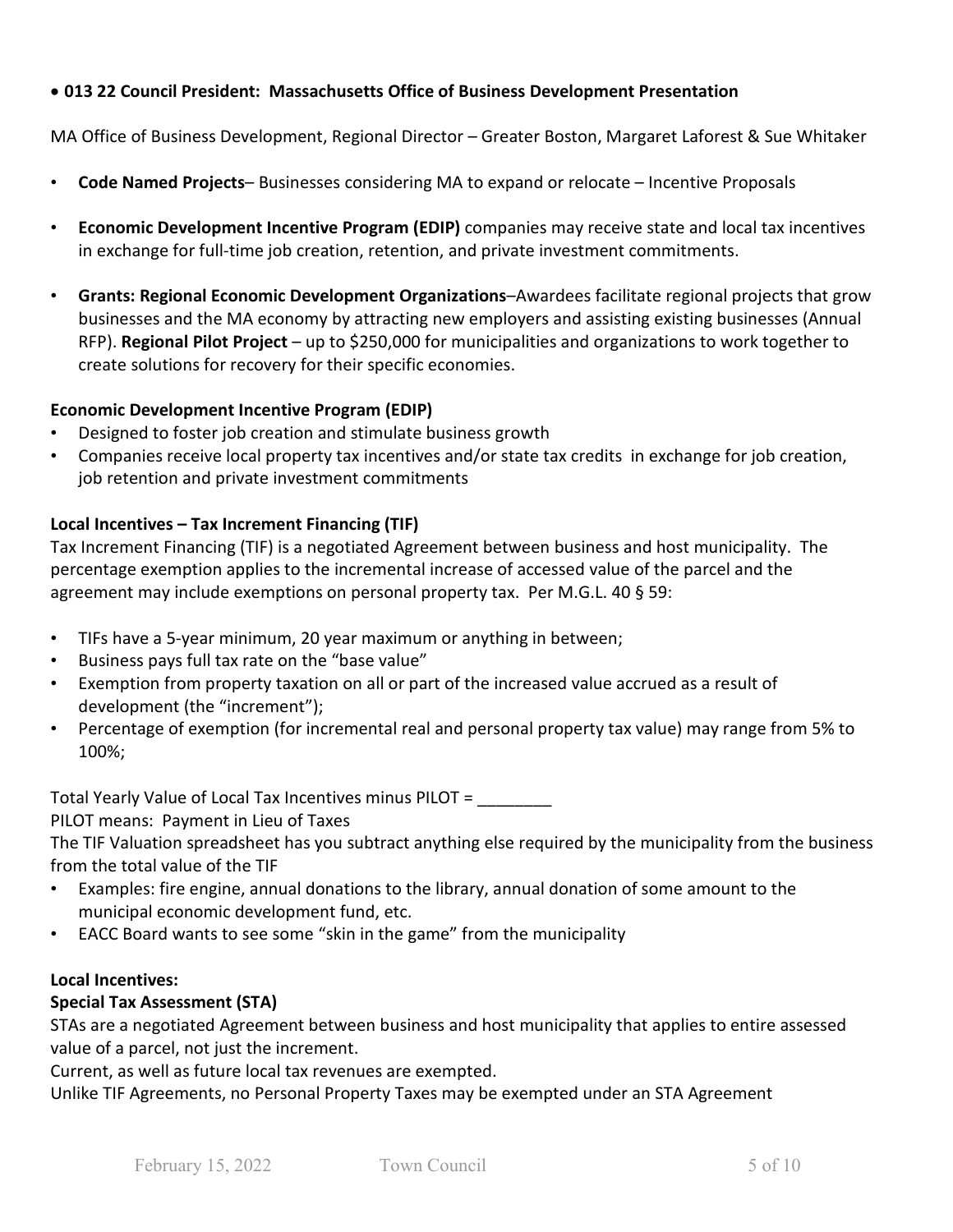STAs have 5-year minimum and 20-year maximum terms and must minimally comply with the following 5 year schedule:

- Year One: not less than 50% of total property taxes exempted
- Year Two: not less than 25% of total property taxes exempted
- Year Three: not less than 25% of total property taxes exempted
- Year Four: not less than 5% of total property taxes exempted
- Year Five: not less than 5% of total property taxes exempted
- May elect to exempt a greater percentage (not less) in any given year; may not elect to go less than 5 years in length.

## **Does a "But For" Exist? "But for" these EDIP tax credit incentives, the project would not occur?**

- Is property already purchased?
- Is lease already signed?
- Has news article appeared on front page of local paper?
- Has a groundbreaking ceremony been held?
- Is equipment already placed on order?
- Has a public announcement been made?
- Has construction begun?

## *All indications the project will likely proceed without incentives*

Are they a manufacturer? If so, might make sense to use classified manufacturers investment tax credit (MITC)

## **EACC Board Criteria Considerations for Awards**

- Municipal support in form of TIF or STA
- Number of jobs to be created
- Timing of the job creation
- Size of capital investment
- Wages of jobs to be created
- Healthcare? 401K, IRA, pension?
- Level of out-of-state sales
- Industry
- Community Profile
- Competitiveness of situation
- MA HQ? US HQ? Divisional HQ?
- Commitment to local procurement

## **Local Incentives: All TIFs and STAs Must…**

Must be approved by City Council or Town Meeting Must come to EACC Board for final approval Cannot be changed or amended without going through the same "approval process" Amendments must come back to EACC Board for final approval EACC Board meets 4 times per year: March, June, September, December Do not want projects coming to EACC Board before the municipal vote **What is a Tax Credit vs Tax Deduction** Tax Credit: Lowers the Tax Bill

Tax Deduction: Reduces an amount off the taxable income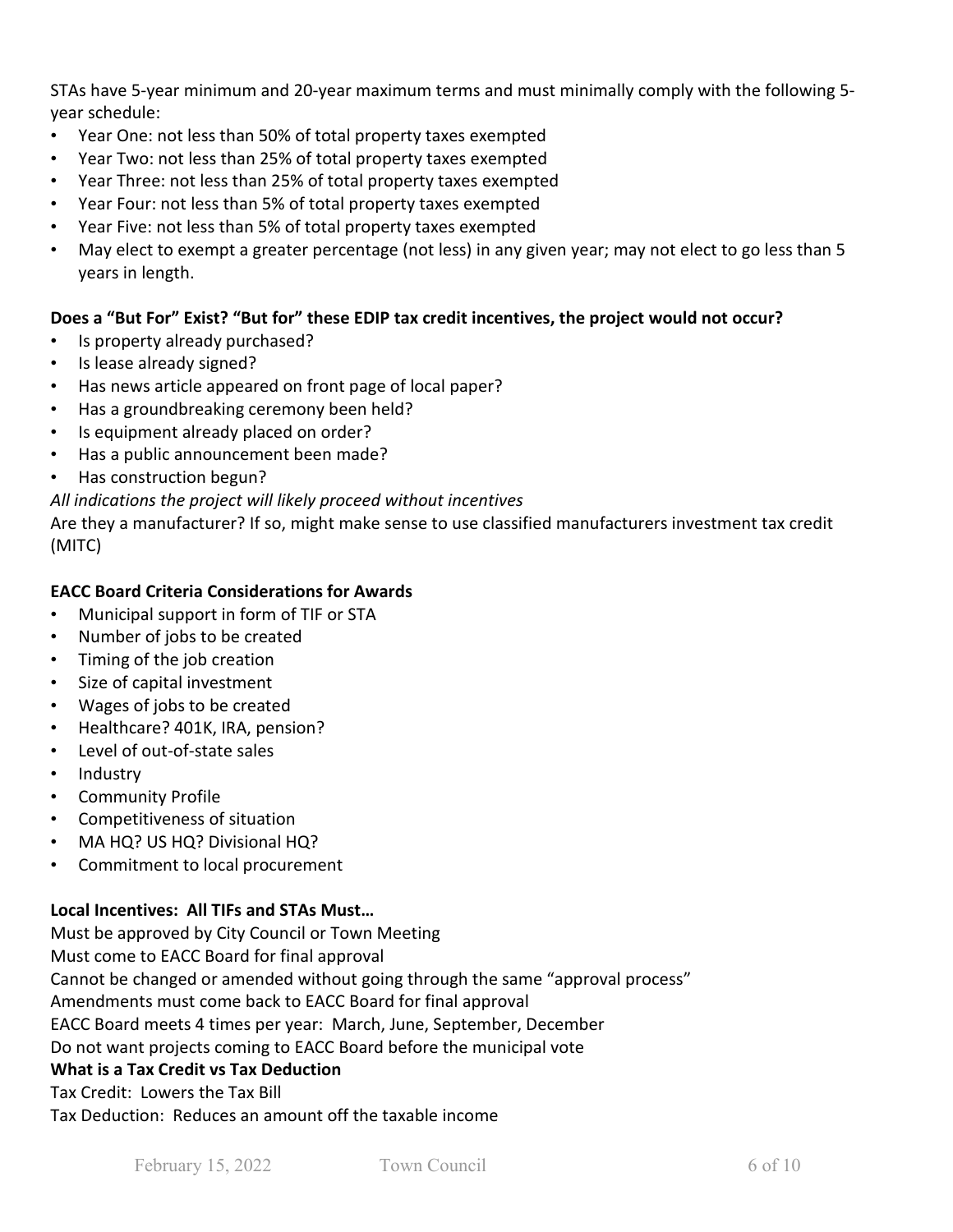#### **OLD BUSINESS**

### • **22 005 Mayor: Home Rule Petition—Retirement of Officer Richard Seibert or take up any action relative thereto**

Council President Boericke referred to Councilor Reynolds, Chairman of the Committee of Ways and Means for a recommendation on Order 22 005.

Chairman Reynolds stated the Committee met earlier this evening and voted unanimously for a favorable recommendation to the full Council.

Council President Boericke asked if anyone from the Mayor's office would like to speak on Order 22 005?

Mayor Charles C. Kokoros stated I stand in support of this Home Rule Petition. These are very unique circumstances. It is important to show our support for Officer Siebert.

Councilor Ryan stated I will be supporting this. Officer Siebert is a hero. When the call comes we have firefighters, police officers and all first responders that show up. As the Legislative branch I have been assured the Town can afford to do this as well. I will support this.

Councilor Ringius stated I will be fully supportive of this measure tonight. Every time you put on that badge there is a chance you won't be coming back. You do that and I am proud you are there to keep us safe. Now an officer needs help from this body. He is an officer not just on June  $4<sup>th</sup>$  but throughout the years he was an officer everyone could rely on. On June 4<sup>th</sup> he kept the community safe and was able to render help to his fellow officers.

Councilor Flaherty stated when we have a solemn duty to all our officers especially those who have rendered service to the extent that Officer Siebert has done. I am happy to know our Retirement funds are strong enough to support this. I will be supporting this tonight.

Councilor Reynolds stated it is an overall readiness and dedication our Police and Fire Departments strive to provide in service. A grateful Town needs to recognize and award that extraordinary service. The Retirement system will absorb these costs.

Councilor Maglio extended her thanks to Officer Siebert and to all the First Responders and all that they do.

President Boericke stated anyone being called to serve and in doing so your time is no longer your own, it is the communities. First Responders even when off duty you are ready and willing to heed the call for help. Devotion to community should be honored. I thank Officer Siebert for his service and be in full support of this tonight.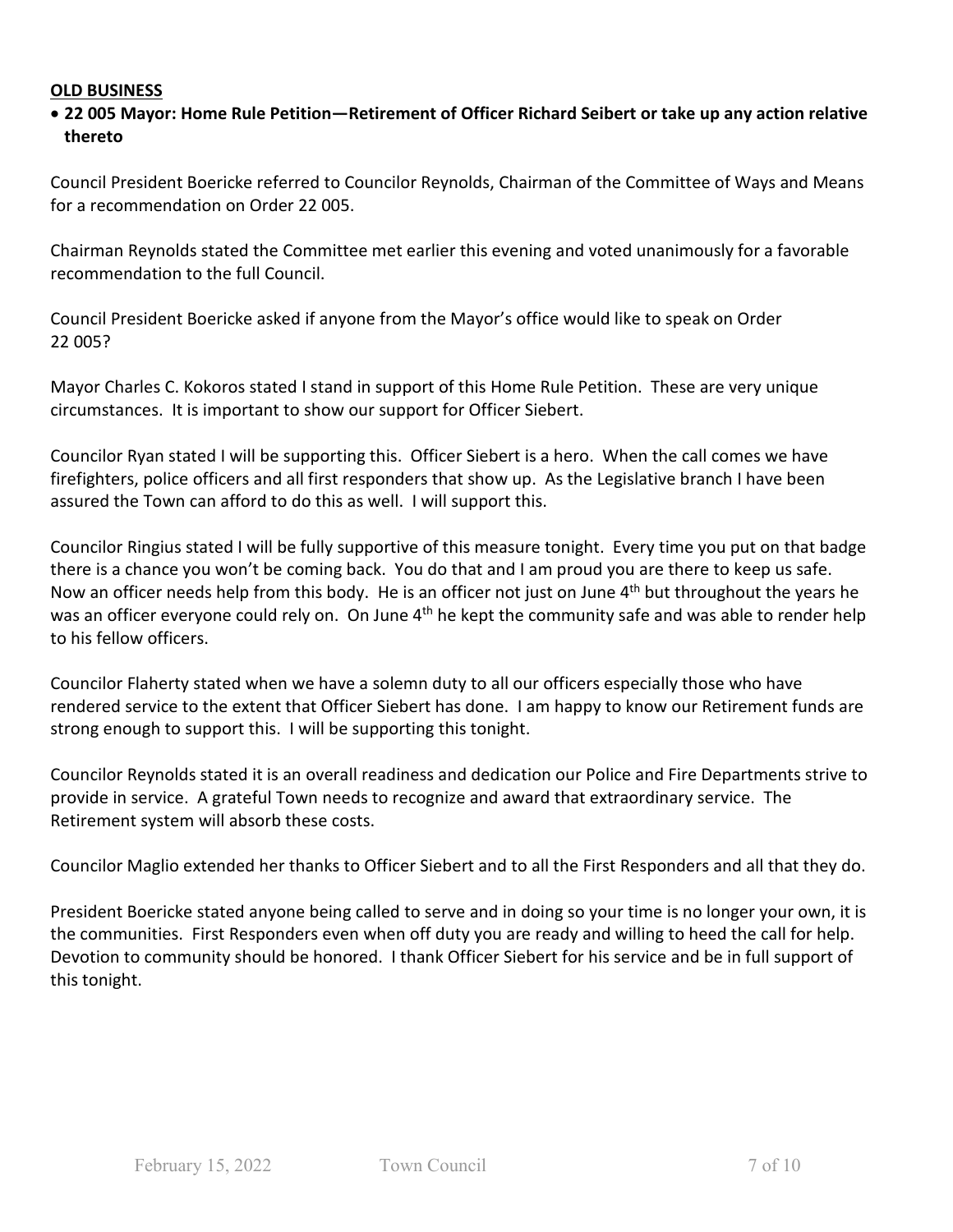Councilor Ryan read letter of support into the record.

#### *Braintree Town Council,*

*Please accept my endorsement and this letter of support for the passage of the "Act Providing for the Retirement of Richard Seibert, A Police Officer in the Town of Braintree."*

*Richard Seibert has been employed as a Police Officer in Braintree since January of 2005. Prior to his employment with Braintree, Officer Seibert served with distinction for fourteen years in the United States Army (1991- 2004). During his service in the 10th Mountain Division, he deployed to Somalia, Haiti, and Afghanistan. He retired at the rank of Military Police Sergeant.*

*During his entire time with the Braintree Police, Officer Seibert has served in the uniformed Patrol Division.* For the last twelve years, has worked as a K9 Officer with his partner Lucky, a narcotic trained Labrador Retriever. Together they have been one of the most prolific K9 teams in the state, intercepting hundreds of *pounds of illegal narcotics and seizing millions of dollars' worth of cash and assets derived from drug trafficking.*

*During the course of his career, Officer Seibert has been involved in numerous critical incidents and extraordinary circumstances. On one occasion in 2017, Officer Seibert was violently attacked on duty by a mentally ill subject and sustained injuries that kept him out of work for nine months. He worked hard to rehabilitate his injuries and returned to work in 2018.*

*Officer Seibert is known to be an officer that other officers and supervisors could rely on. He is a firearms instructor and tactically proficient. Drawing from his experience as a trained combat medic in the Army, Officer Seibert was always an asset on medical calls or instances of persons suffering from traumatic injury. He is a talented medic who can stabilize most injuries in the field. This talent was critical to the relatively positive outcome on June 4, 2021.*

*Officer Seibert was working a day shift on June 4 when he was called to respond to a report of a violent domestic disturbance on Mccusker Dr. As the suspect fled, a K9 was called in to assist. Officer Cushing responded with his K9 partner Kitt. Officer Seibert volunteered to serve as a cover officer for the wooded search. Along with Officer Donoghue, the three officers and K9 Kitt began a track. Within a few minutes, the officers and K9 found themselves under attack by a gunman. K9 Kitt was killed, Officer Cushing grievously injured, and Officer Donoghue was struck by gunfire. Cushing was knocked down; however, he and Donoghue valiantly returned fire. As K9 Kitt lay dead between the suspect and the officers, the suspect continued to fire. Officer Seibert immediately responded with his rifle to stop the threat. Once the threat was mitigated, Seibert transitioned to the immediate care of his fellow officers. He rendered life-saving aid to Officer Cushing and treated Officer Donoghue's injuries. Looking at K9 Kitt, Officer Seibert knew there was nothing that could be done. Throughout this ordeal, Officer Seibert also calmly communicated vital information over the radio to other officers. Soon, many officers arrived and assisted.*

*This department was fortunate to have Officer Seibert working on June 4th• He possesses the skills, experience, and demeanor to help resolve this incident. However, the sights, sounds, and experience of that day is something that continues to stay with him. Due to the effects that this trauma has had on Officer Seibert, I respectfully request favorable action on this petition. Officer Seibert has supported this community faithfully for 18 years. My hope is that the Braintree community continues to support Officer Seibert so that he may retire and continue to care for his young family.*

*Respectfully submitted, Mark W. Dubois, Chief of Police*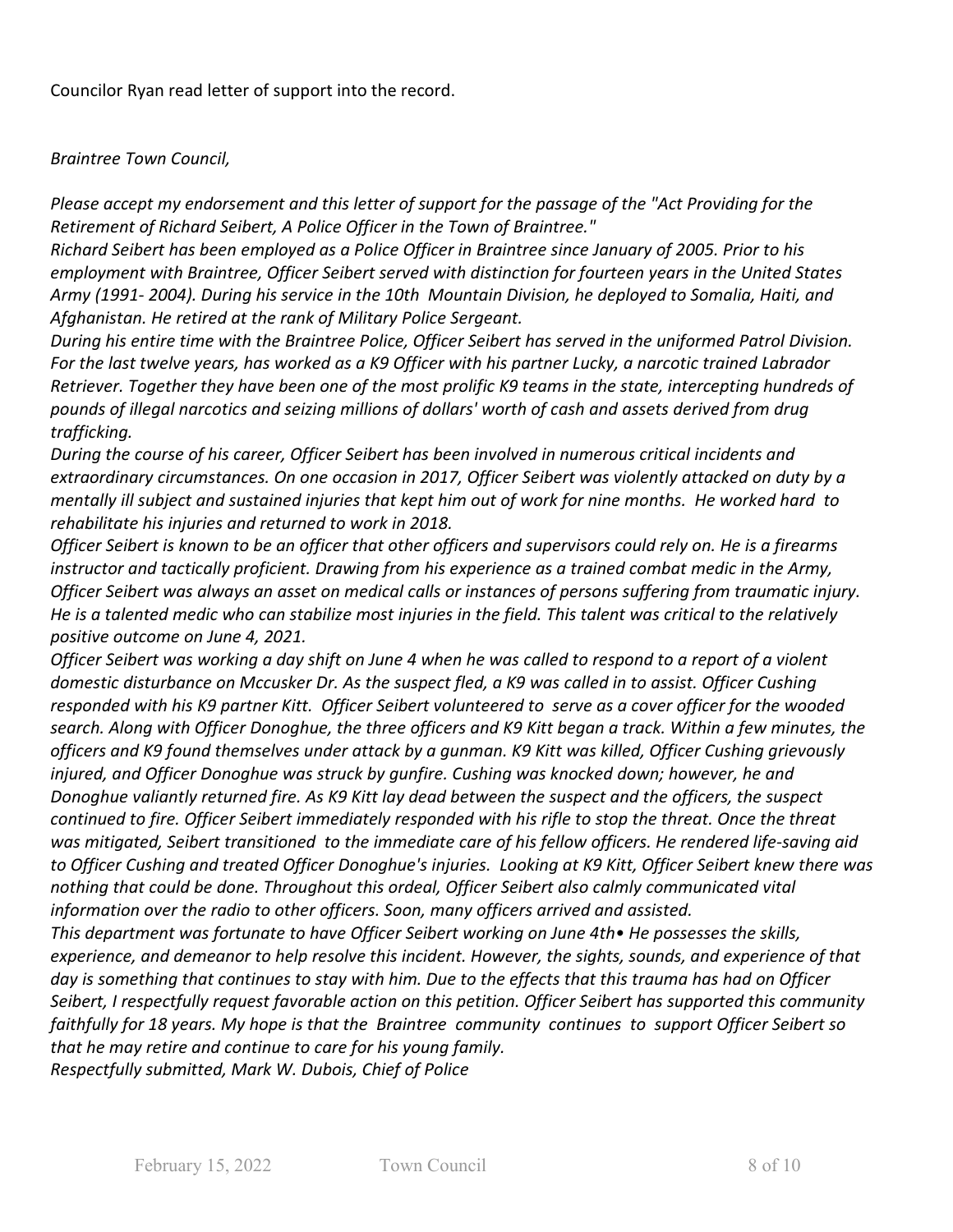Councilor Ryan read letter of support into the record.

*TO: Braintree Town Council Members RE: Home Rule Petition, Retirement of Officer Richard Seibert*

### *Council Members,*

*It is with respect, honor, and compassion that the Braintree Police Officers Association (BPOA) and the Braintree Police Superior Officers Association (BPSOA) support and request favorable action on the Home Rule Petition, Retirement of Officer Richard Seibert.*

*To know Officer Seibert is a privilege and an honor, he is the type of person that will and has gone above and beyond for the Town of Braintree and its residents. Officer Seibert was first hired as a police officer in January 2005. Throughout his career he has received multiple awards, to include but not limited to Several Police Letters of Commendation, and dozens of favorable letters from citizens of Braintree writing to thank Officer Seibert for his hard work and compassion.*

*Officer Seibert has been assigned to the position of K9 Officer in the Patrol Division with his Partner Lucky since 2010. K9 Lucky is a trained drug dog; he and Officer Seibert are responsible for countless drug seizures*  in their 12 years together. In those 12 years Officer Seibert and Lucky were able to get millions of dollars and *assets off the street that were directly linked to illegal drugs.*

*Spending his career in the Patrol Division aiding the public has put Officer Seibert at the forefront of many critical incidents throughout his career. The most recent occurring on June 4, 2021.*

On June 4, 2021 Officer Seibert and his partner Lucky were working the dayshift, around 1245 hours he was *dispatched with other officers for a domestic violence call where the suspect had left on foot and was reportedly armed. As the investigation was progressing Officer Cushing and his Patrol K9 Kitt were requested to locate the suspect. Officer Seibert was designated to assist Officer Cushing and K9 Kitt.*

*Eventually security footage showed where the suspect entered the woods, due to the location a third Officer was requested to assist with the K9 Track (Officer Donoghue). Once Officer Donoghue arrived the track into the woods began.*

*Soon after beginning the track, the suspect was located behind a rock. After commands to drop the gun, the suspect suddenly opened fire on Officers Seibert, Cushing, Donoghue, and K9 Kitt. All three Officers engaged the suspect with return fire. K9 Kitt was shot multiple times as well as Officer Cushing and Donoghue. Officer Seibert, stepped beyond the wounded officers and engaged the suspect with his rifle. All three officers returned fire until the threat was stopped. With the suspect downed, Officer Seibert, an Army combat medic, rendered life-saving aid to Officer Cushing and treated Officer Donoghue's injuries. Unfortunately, he was not able to assist K9 Kitt, he had already succumbed to his wounds.*

*Although officers train for violent encounters throughout their careers, this incident was one where there can be no adequate preparation. That is because the extreme violence of this up close and personal gun battle, was more akin to what can be seen on a battlefield rather than a police call for service. The conditions and circumstances of this incident have had profound impacts on the families involved, The Community of Braintree, The Braintree Police Department, and Officer Seibert.*

*To be ambushed by a suspect, provide return fire, witness the sights and sounds of K9 Kitt as he was shot multiple times, and then provide lifesaving medical aid to his fellow officers is extraordinary and traumatizing. Due to the trauma Officer Seibert experienced that day and its residual effects, the BPOA and BPSOA requests favorable action so that Officer Seibert may retire, and be returned to his family under the most supportive conditions, which this act provides. Thank you for your time and consideration Respectfully Submitted, Matthew J. Donoghue, President, Braintree Police Officers Association Lieutenant Kevin L. Ware, Vice President, Braintree Police Superior Officers Association*